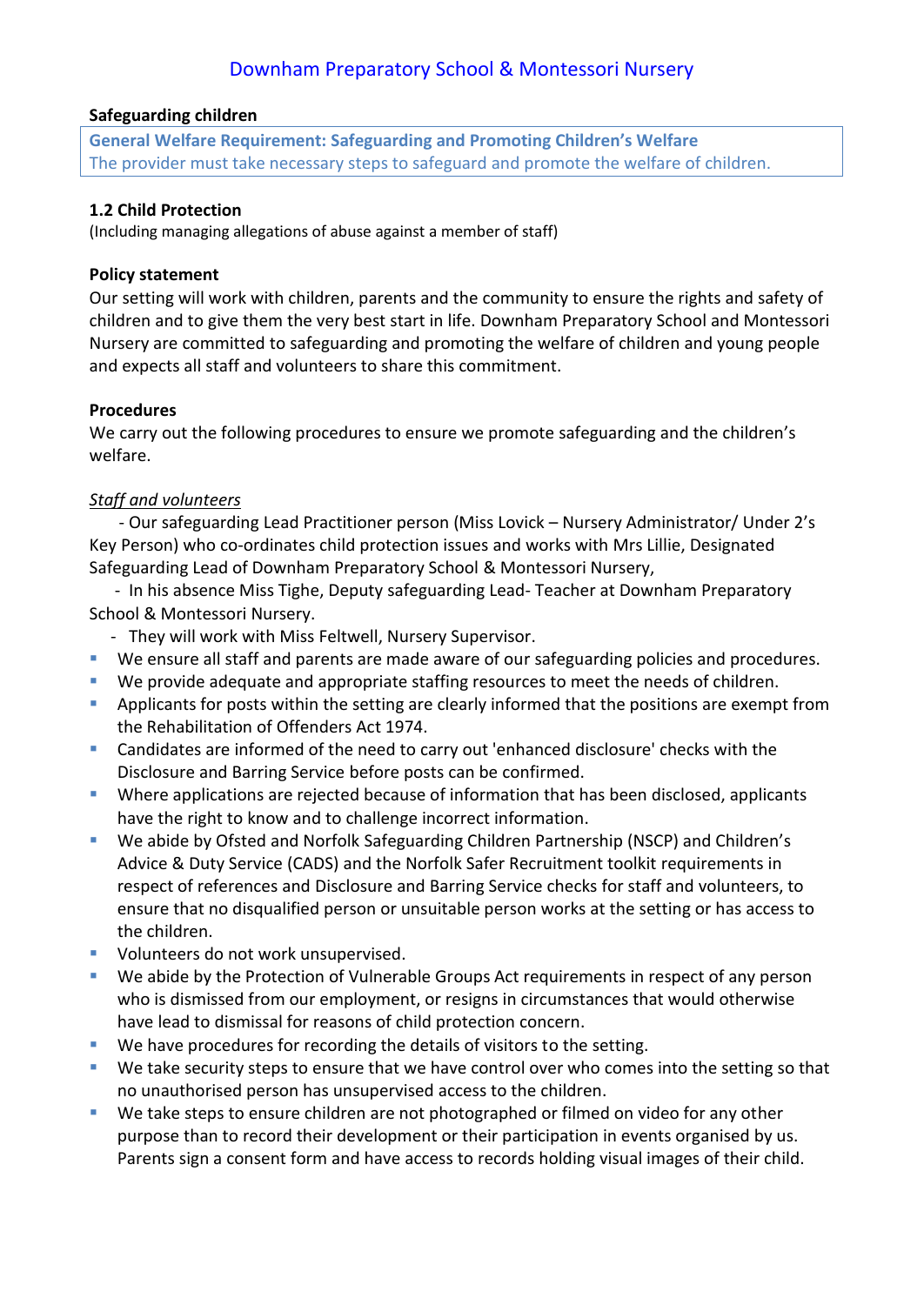### *Responding to suspicions of abuse*

- We acknowledge that abuse of children can take different forms physical, emotional, and sexual, as well as neglect. [see appendix 1]
- When children are suffering from physical, sexual or emotional abuse, or may be experiencing neglect, this may be demonstrated through the things they say (direct or indirect disclosure) or through changes in their appearance, their behaviour, or their play.
- We take into account factors affecting parental capacity, such as social exclusion, domestic violence, parent's drug or alcohol abuse, mental or physical illness or parent's learning disability.
- We are aware of other factors that affect children's vulnerability such as abuse of disabled children, fabricated or induced illness, child abuse linked to beliefs in spirit possession, Sexual Exploitation of children such as through internet abuse and Female Genital Mutilation and Child Criminal Exploitation that may affect or may have affected children and young people using our provision.
- We also make ourselves aware that some children and young people are affected by gang activity, by complex, multiple or organised abuse, through forced marriage or honour-based violence or maybe victims of child trafficking. While this may be less likely to affect young children in our care, we may become aware of any of these factors affecting older children and young people who we may come into contact with.
- **EXECT** Where we believe a child in our care or known to us may be affected by any of these factors, we follow the procedure for reporting child protection concerns.
- **E** Where such evidence is apparent, the child's key person makes a dated record of the details of the concern and discusses what to do with the setting leader or manager who is acting as the 'designated person'. The information is stored on the child's personal file within the Safeguarding file.
- We refer concerns to the local authority children's social care department and co-operate fully in any subsequent investigation.

NB. In some cases, this may mean the police or another agency identified by Children's Advice & Duty Service and Norfolk Safeguarding Children Partnership (NSCP).

- We take care not to influence the outcome either through the way we speak to children or by asking questions of children.
- We take account of the need to protect young people aged 16-19 as defined by the Children Act 1989. This may include students or school children on work placement, young employees or young parents.
- **E** Where abuse is suspected we follow the procedure for reporting any other child protection concerns. The views of the young person will always be taken into account, but the setting may override the young person's refusal to consent to share information if it feels that it is necessary to prevent a crime from being committed or intervene where one may have been or to prevent harm to a child or adult. Sharing confidential information without consent is done only where not sharing it could be worse than the outcome of having shared it.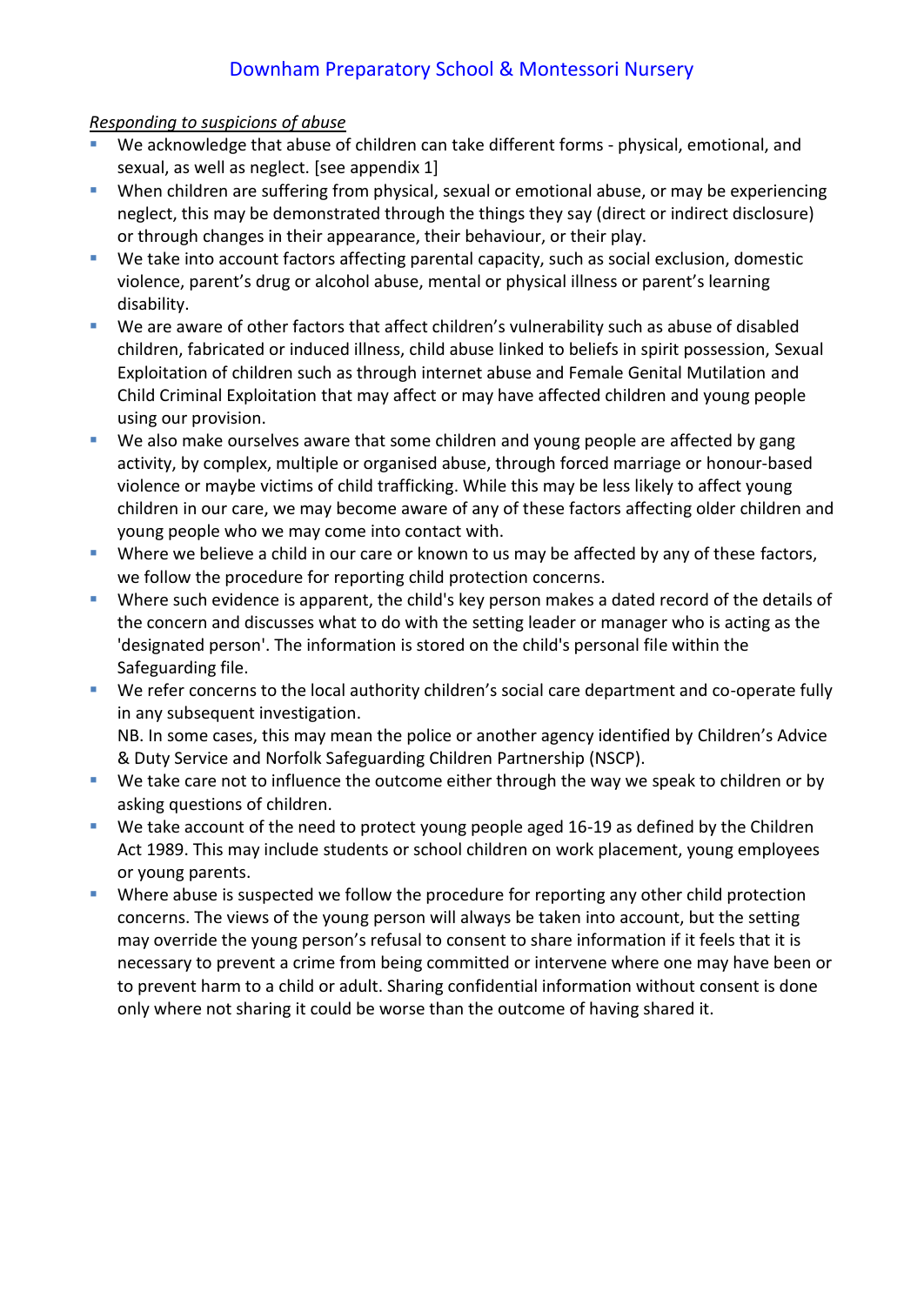*Recording suspicions of abuse and disclosures*

The setting follows the flow chart set out by CADS [Norfolk Children's Advice & Duty Service]

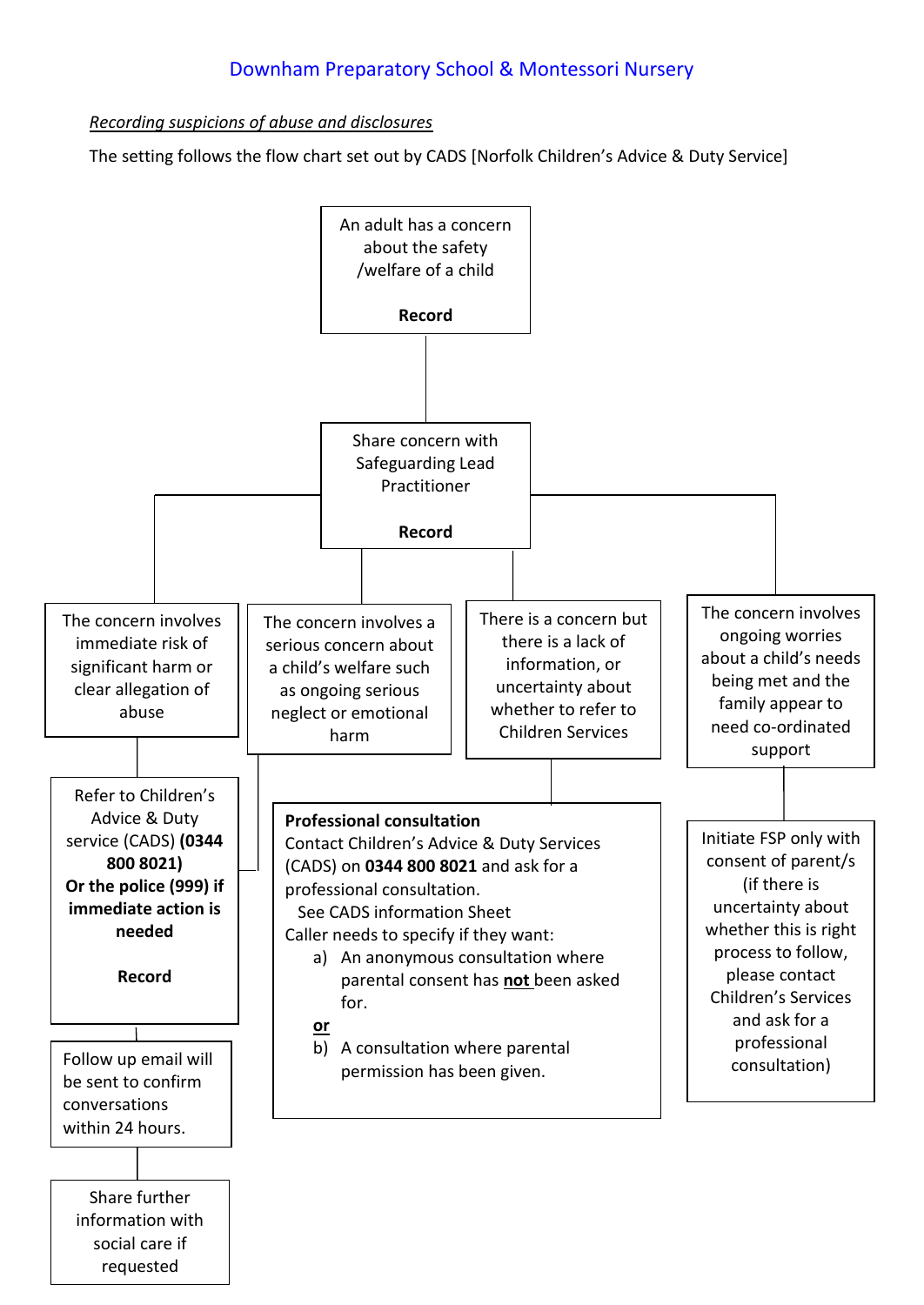### *Recording suspicions of abuse and disclosures*

- Where a child makes comments to a member of staff that gives cause for concern (disclosure), observes signs or signals that gives cause for concern, such as significant changes in behaviour; deterioration in general well-being; unexplained bruising, marks or signs of possible abuse or neglect that member of staff:
	- **E** listens to the child, offers reassurance and gives assurance that she or he will take action;
	- does not question the child;
	- makes a written record that forms an objective record of the observation or disclosure that includes:
		- the date and time of the observation or the disclosure;
		- the exact words spoken by the child as far as possible;
		- the name of the person to whom the concern was reported, with date and time; and
		- the names of any other person present at the time.
		- these records are signed and dated and kept in the child's personal file which is kept securely and confidentially.

Where the Children's Advice & Duty Service (CADS) and Norfolk Safeguarding Children, Partnership stipulates the process for recording and sharing concerns, we include those procedures alongside this procedure and follow the steps set down by Children's Advice & Duty Service (CADS) and Norfolk Safeguarding Children Partnership.

## *Making a referral to the Children's Advice & Duty Service (CADS)*

- **The Early Years Alliance's publication 'Safeguarding Children Child Protection Record' and the** Norfolk Safeguarding toolkit document contains detailed procedures for making a referral to the Children's Advice & Duty Service (CADS) team, as well as template form for recording concerns and making a referral. This is based on 'What to do if you're worried a child is being abused' (HMG 2015)
- We keep a copy of this document and follow the detailed guidelines given.
- All members of staff are familiar with the Alliance's Child Protection Record and follow the procedures for recording and reporting.

## *Informing parents*

- Parents are normally the first point of contact.
- **•** If a suspicion of abuse is recorded, parents are informed at the same time as the report is made, except where the guidance of the Norfolk Safeguarding Children Partnership does not allow this.
- **.** This will usually be the case where the parent is the likely abuser. In these cases, the investigating officers will inform parents.

## *Liaison with other agencies*

- We work within the Norfolk Children's Advice & Duty Service (CADS) and Norfolk Safeguarding Children Partnership (NSCP) guidelines.
- We have a copy of 'What to do if you're worried a child is being abused' for parents and staff and all staff are familiar with what to do if they have concerns.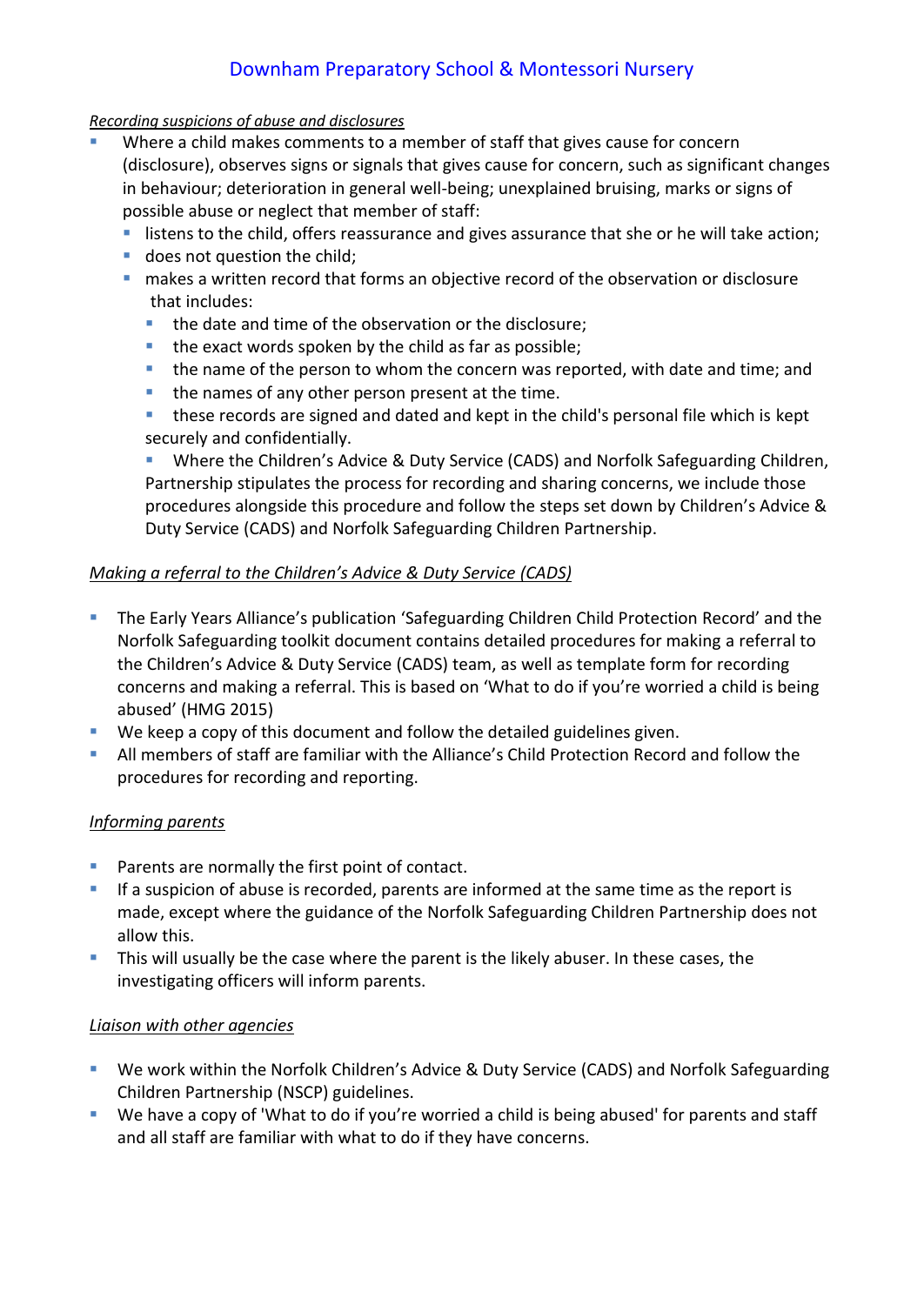- We notify the registration authority (Ofsted) of any incident or accident and any changes in our arrangements which may affect the wellbeing of children or where an allegation of abuse is made against a member of staff. [See appendix two for contact number].
- Contact details for the local National Society for the Prevention of Cruelty to Children (NSPCC) are also kept. [See appendix two for contact number]
- **EXTE:** If a referral is to be made to the local authority social care department, we act within the area's Safeguarding Children and Child Protection guidance in deciding whether we must inform the child's parents at the same time.

## *Allegations against staff*

- We ensure that all parents know how to complain about the behaviour or actions of staff or volunteers within the setting, or working on the premises occupied by the setting, which may include an allegation of abuse.
- We follow the guidance of the Norfolk Safeguarding Children Partnership when responding to any complaint that a member of staff, or volunteer within the setting, or working on the premises occupied by the setting, has abused a child.
- We respond to any disclosure by children or staff that abuse by a member of staff or volunteer within the setting, or anyone living or working on the premises occupied by the setting, may have taken, or is taking place, by first recording the details of any such alleged incident.
- We refer any such complaint immediately to the local authority's social care department to investigate. We also report any such alleged incident to Ofsted and what measures we have taken. We are aware that it is an offence not to do this.
- We co-operate entirely with any investigation carried out by children's social care in conjunction with the police.
- Where the management committee and children's social care agree it is appropriate in the circumstances, the Proprietor will suspend the member of staff on full pay, or the volunteer, for the duration of the investigation. This is not an indication of admission that the alleged incident has taken place, but is to protect the staff as well as children and families throughout the process.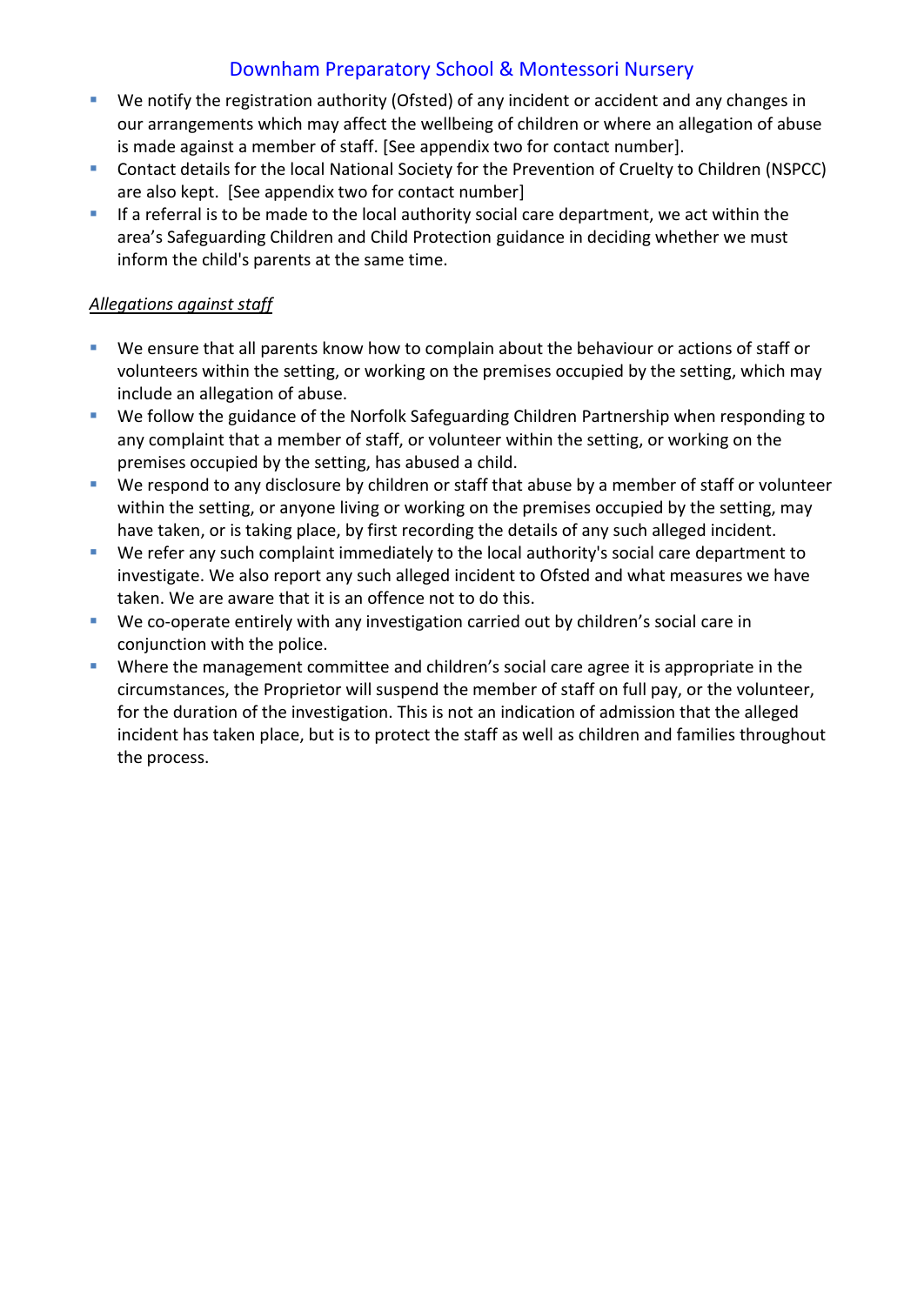#### **Managing allegations and concerns about adults who work with children in the setting**

Allegation/concern reported to identified manager The SPL is: Mrs Lillie The Setting Supervisor is: Miss K. Feltwell **Record concerns Do you have concerns about a child's immediate safety?**

| <b>Yes</b><br>Refer to Children's Services<br><b>Advice &amp; Duty Services</b><br>(CADS) (0344 800 8021) or<br>the police (999) if<br>immediate action is needed<br>and complete & send in<br><b>LADO</b> referral form<br>Record |                                                                                                                                                                 | <b>No</b><br>The manager or deputy<br>contacts the LADO referral<br>form the NSCP website & send<br>it to LADO@norfolk.gov.uk.<br>The Duty LADO will review<br>the information & contact the<br>referrer to agree the next<br>steps |
|------------------------------------------------------------------------------------------------------------------------------------------------------------------------------------------------------------------------------------|-----------------------------------------------------------------------------------------------------------------------------------------------------------------|-------------------------------------------------------------------------------------------------------------------------------------------------------------------------------------------------------------------------------------|
|                                                                                                                                                                                                                                    | You will be required to complete a LADO referral form<br>The LADO referral form requires details of concern including<br>and a shared victim and parants/carers |                                                                                                                                                                                                                                     |

name of alleged victim and parents/carers The **duty LADO** will review the information and contact the referrer to agree the next steps

#### **Record details of conversation**

If you are an early years and childcare registered setting **inform Ofsted 0300 123 1231**

Registered providers must notify Ofsted of the action taken in respect of the allegations. These notifications must be made as soon as is reasonably practicable, but at the latest within 14 days of the allegations being made. **Best practice is to notify Ofsted immediately by phone and in writing.** Record discussion with Ofsted, including name of the person spoken to

Advice and guidance of LADO is followed **Record guidance given for further action Follow actions, recording information at each stage**

The LADO referral form can be found on the Norfolk Safeguarding Children's Board Website under "How to Raise a Concern? -Local Authority Designated Officer (LADO) Referrals **[https://www.norfolklscb.](https://www.norfolklscb/)org/wp-content/uploads/2015/04/LADO-Referral-Form-agencyv2-1-3.doc.** If it is a case regarding child protection concerns or criminal investigation the LADO will instigate a **Multi-Agency LADO Meeting (MALM)** which is attended by various agencies, including the setting & Early Years Team. If it is concern regarding suitability of an adult with no criminal investigation the LADO will instigate a **Multi-Agency LADO Meeting (MALM)** which is attended by various agencies as above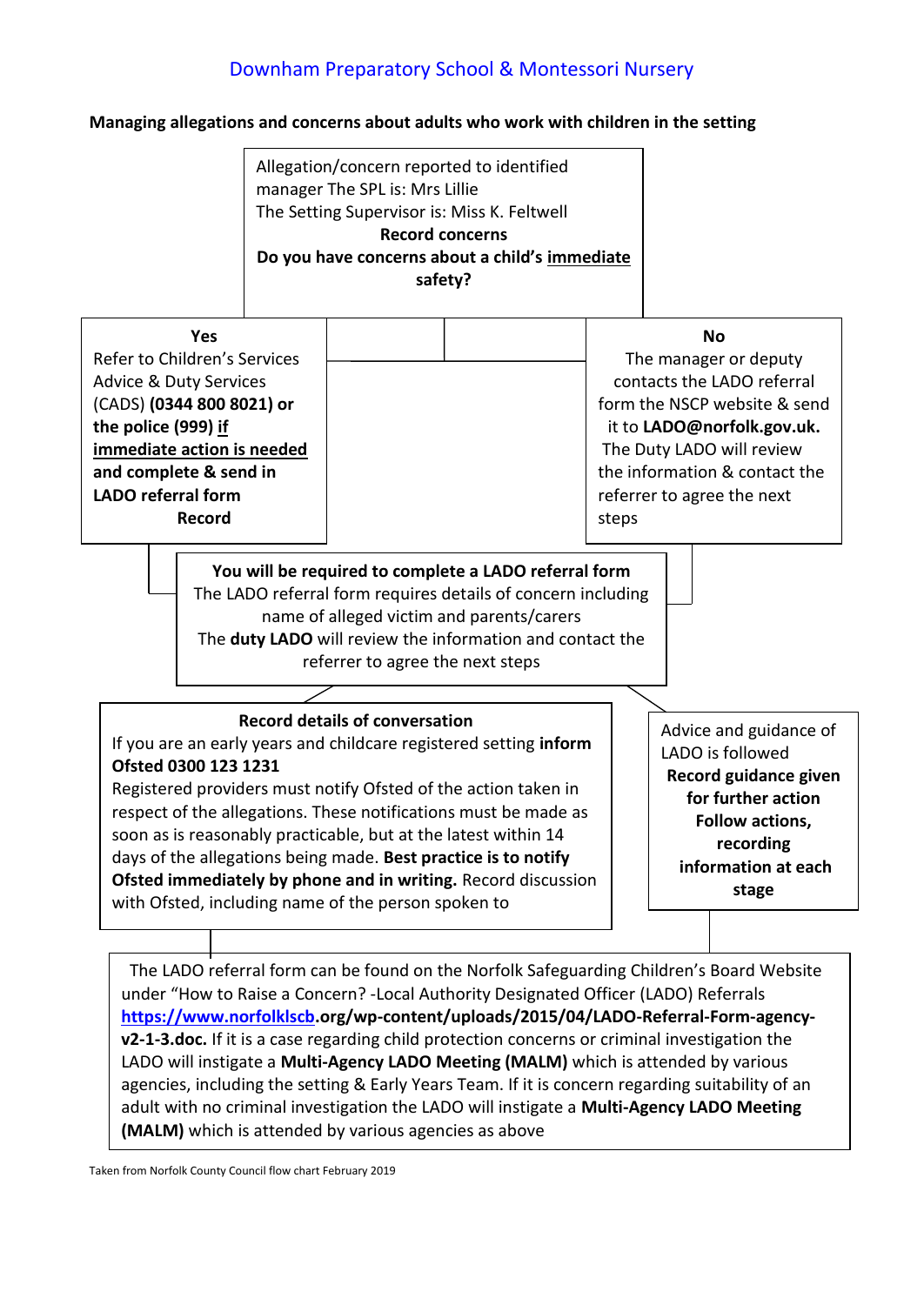# *Disciplinary action*

**E** Where a member of staff or volunteer has been dismissed due to engaging in activities that caused concern for the safeguarding of children or vulnerable adults, we will notify the Independent Safeguarding Authority (ISA) (see appendix two for contact number) of relevant information so that individuals who pose a threat to children (and vulnerable groups), can be identified and barred from working with these groups.

# *Training*

- We seek out training opportunities for all adults involved in the setting to ensure that they are able to recognise the signs and signals of possible physical abuse, emotional abuse, sexual abuse and neglect and that they are aware of the local authority guidelines for making referrals.
- **E** All staff attend annual in-house Safeguarding update training, each year. All staff attend an introduction to Child Protection course every 3 years.
- We ensure that all staff know the procedures for reporting and recording their concerns in the setting.

# *Confidentiality*

**EXTENDI** All suspicions and investigations are kept confidential and shared only with those who need to know. Any information is shared under the guidance of the Norfolk Safeguarding Children Partnership (NSCP) and Children's Advice Duty Service (CADS).

# *Support to families*

- We believe in building trusting and supportive relationships with families, staff and volunteers in the group.
- We make clear to parents our role and responsibilities in relation to child protection, such as for the reporting of concerns, providing information, monitoring of the child, and liaising at all times with the local children's social care team.
- We will continue to welcome the child and the family whilst investigations are being made in relation to any alleged abuse.
- We follow the Child Protection Plan as set by the child's social care worker in relation to the setting's designated role and tasks in supporting that child and their family, subsequent to any investigation.
- Confidential records kept on a child are shared with the child's parents or those who have parental responsibility for the child in accordance with the Confidentiality and Client Access to Records procedure and only if appropriate under the guidance of the Norfolk Safeguarding Children Partnership.

# **Legal framework**

*Primary legislation*

- Children Act (1989 s47)
- Education Act (2002 & 2011)
- Female Genital Mutilation Act FGM (2003)
- **•** Protection of Children Act (1999)